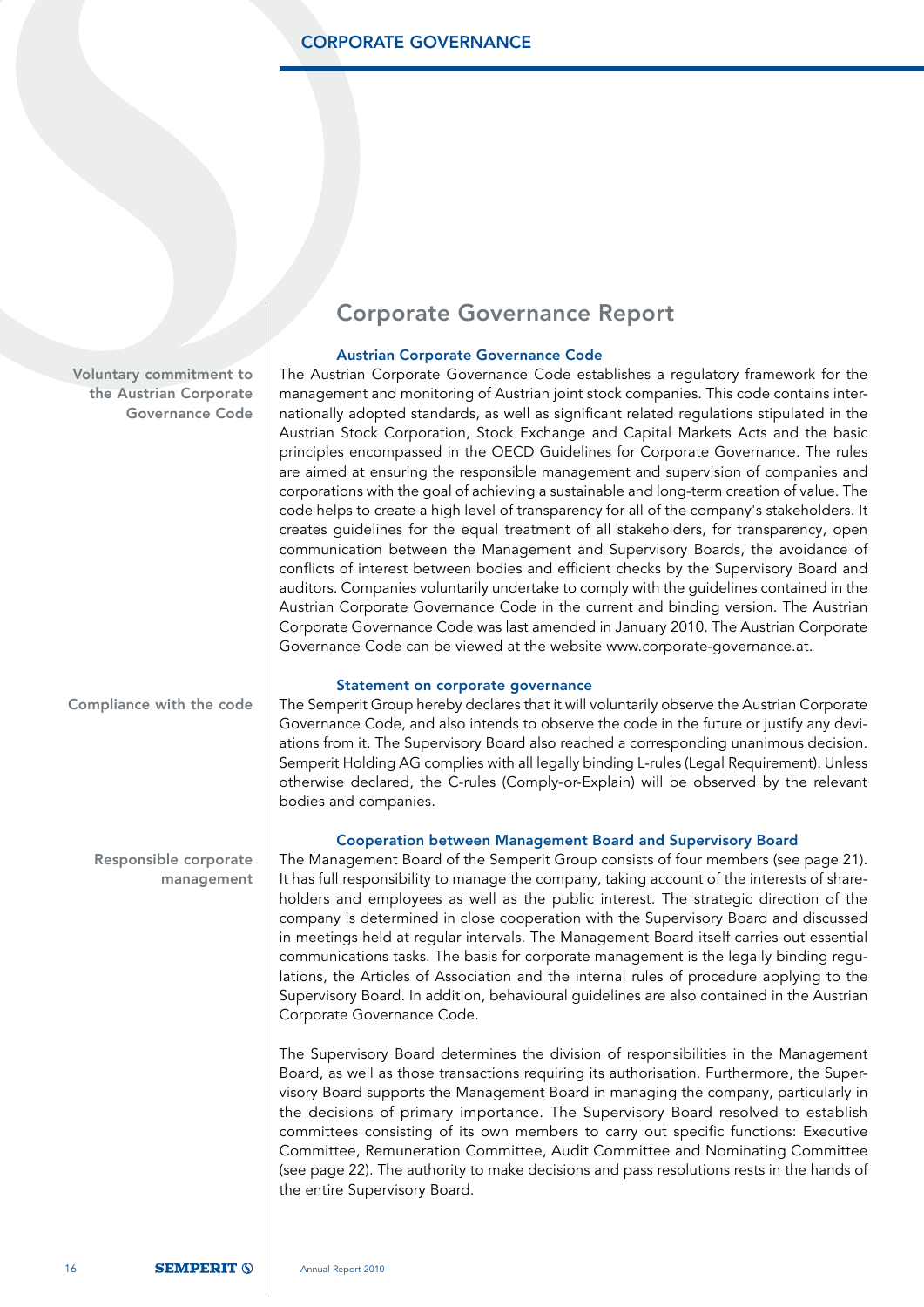#### Remuneration of Management Board and Supervisory Board

The remuneration of the Management Board encompasses fixed and variable, performance-based salary components, as well as remuneration in kind. The assessment base for the variable salary component of the Management Board are the earnings after tax and the dividend amount that is distributed. In line with the stipulations contained in the Austrian Corporate Governance Code, a third salary component was integrated in the remuneration for the new Management Board member Thomas Fahnemann which is linked to the achievement of sustainable, long-term and multi-annual performance criteria. Based on the achievement of the targeted objectives, the bonus is subsequently determined for the past financial year and paid in three equal installments over a period of three years. If the pre-defined goals are not attained, no bonus is assigned to the variable remuneration category, or else the still unpaid share of the bonus is either reduced or completely cancelled. The variable remuneration components (the performance-based share and the third salary component) may not exceed more than 111% of the annual fixed remuneration.

In the 2010 financial year, the remuneration paid to the Management Board totalled TEUR 2,716 (previous year: TEUR 2,276), of which TEUR 1,540 (previous year: TEUR 1,231) consisted of variable salary components. A contractual agreement stipulating direct retirement benefits for the Chairman of the Management Board was concluded on his initial appointment to this position. For the other members of the Management Board, the Articles of Association prescribes pension plan reinsurance in the form of a defined contribution. In the case of termination of an employment contract, the respective member of the Management Board is entitled to severance payments in accordance with the Salaried Employees Act. No share options have been granted. A Directors and Officers (D&O) insurance has been taken out for the members of the Management Board and senior executives.

Remuneration of the Supervisory Board is governed in Section 15 of the Articles of Association. Accordingly, each member of the Supervisory Board receives an attendance fee for each session totalling EUR 120 as compensation for expenses, as well as a fixed annual fee amounting to EUR 4,360. Both fees are linked to the consumer price index (basis: CPI 2000, annual average 2004 = 108.1), therefore the fees for 2010 are slightly higher than the aforementioned amounts. The fixed annual fee is increased by 100% for the Chairman of the Supervisory Board and 50% for the Deputy Chairman. In addition to the fixed and attendance fees, the members of the Supervisory Board as a whole (excluding employee representatives) receive 0.15% of the earnings after tax as a performance-based profitsharing bonus, after the consolidated financial statements have been granted an unqualified opinion by the auditors. This profit-sharing bonus is divided among the Supervisory Board members so that each member receives an equal share, the Chairman an additional 100% of this share and the Deputy Chairman an additional 50%. Moreover, the performance-based component may not exceed 2.5 times the annual fixed fee (excluding attendance fees) for each Supervisory Board member.

The remuneration paid to the Management and Supervisory Boards is not disclosed separately for each member but for the board as a whole (pursuant to Rules 31 and 51). Publication of the individual remuneration is the personal decision of each member of the Management and Supervisory Boards and is therefore not disclosed.

Fixed and variable remuneration

Statutory remuneration of the Supervisory Board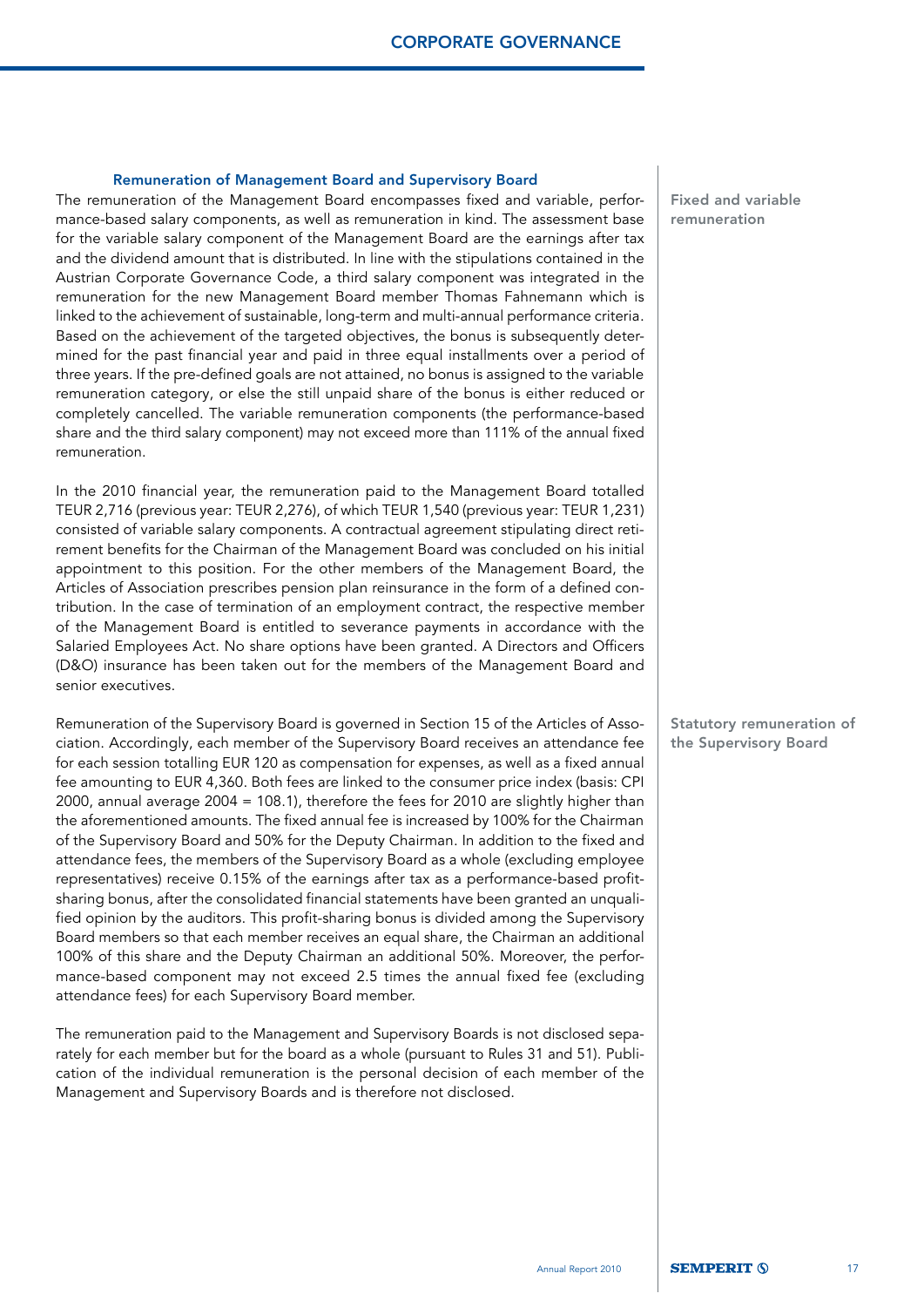### Meetings of the Supervisory Board and its committees

|                                             | The Supervisory Board convened for five sessions during the 2010 financial year. The Audit<br>Committee led by Veit Sorger intensified its activities within the context of two meetings<br>in accordance with prevailing legal regulations, and in particular dealt with the company's<br>Internal Control System (ICS). The Nominating Committee, also with Veit Sorger as its<br>Chairman, met once to carry out the preparatory work in relation to finding a successor<br>for CEO Rainer Zellner. The functions assigned to the Remuneration Committee as well<br>as urgent decisions were carried out by the entire Supervisory Board in the 2010 financial<br>year, due to the composition of the Supervisory Board consisting of six members. An<br>explicit and formal self-evaluation (in accordance with Rule 36) did not take place in the<br>2010 financial year. However, the Supervisory Board regularly focused on its own work<br>and its consequences for the company, and is working on its own further development.<br>It is planned to install a structured self-evaluation process in the 2011 financial year. Infor-<br>mation on the composition of the Supervisory Board and its committees, further mandates<br>and the declarations of independence on the part of Supervisory Board members can be<br>found on page 22. Criteria for the independence of Supervisory Board members corre-<br>spond to the guidelines contained in Appendix 1 of the January 2010 version of the<br>Corporate Governance Code, and are described on page 23 following the listing of<br>Supervisory Board members. |
|---------------------------------------------|-------------------------------------------------------------------------------------------------------------------------------------------------------------------------------------------------------------------------------------------------------------------------------------------------------------------------------------------------------------------------------------------------------------------------------------------------------------------------------------------------------------------------------------------------------------------------------------------------------------------------------------------------------------------------------------------------------------------------------------------------------------------------------------------------------------------------------------------------------------------------------------------------------------------------------------------------------------------------------------------------------------------------------------------------------------------------------------------------------------------------------------------------------------------------------------------------------------------------------------------------------------------------------------------------------------------------------------------------------------------------------------------------------------------------------------------------------------------------------------------------------------------------------------------------------------------------------------------------------------------------------|
| Own compliance officer                      | <b>Compliance Directive</b><br>Semperit has issued its own compliance guidelines designed to prevent the misuse or<br>dissemination of insider information. Compliance is monitored and evaluated by a<br>specially designated compliance officer reporting directly to the Management Board. The<br>Compliance Directive has been published on the website at www.semperit.at.                                                                                                                                                                                                                                                                                                                                                                                                                                                                                                                                                                                                                                                                                                                                                                                                                                                                                                                                                                                                                                                                                                                                                                                                                                               |
| Increased proportion<br>of women            | <b>Advancement of women</b><br>The Semperit Group attaches considerable importance to ensuring the strict equal treatment<br>of men and women. In recent years, the number of women employed in qualified positions<br>within the Semperit Group has continually increased. In Austria women already comprise<br>one-third of the employees participating in junior management development programmes.<br>Moreover, if the respective job position allows for it, Semperit promotes the compatibility<br>of family and career on the basis of flexible working time models and teleworking.                                                                                                                                                                                                                                                                                                                                                                                                                                                                                                                                                                                                                                                                                                                                                                                                                                                                                                                                                                                                                                   |
| Disclosure of<br><b>Director's Dealings</b> | <b>Director's dealings</b><br>In accordance with Section 48d of the Austrian Stock Exchange Act, share purchases or<br>sales by members of the Management and Supervisory Boards must be reported to the<br>Austrian Financial Market Authority within five working days following conclusion of the<br>transaction, and published on its website.                                                                                                                                                                                                                                                                                                                                                                                                                                                                                                                                                                                                                                                                                                                                                                                                                                                                                                                                                                                                                                                                                                                                                                                                                                                                            |
| Internal control system                     | Internal auditing and risk management<br>The Internal Auditing unit reports directly to the Management Board, and prepares an<br>audit plan and annual activity reports for the previous financial year. The Management<br>Board discusses these documents with the members of the Supervisory Board. The effec-<br>tiveness of the company's risk management system is evaluated by the auditor on the basis<br>of the prepared documents. This auditor's report is presented to the Management Board<br>as well as to the Supervisory Board. The Audit Committee of Semperit contracted an<br>external evaluation to examine the effectiveness of the company's risk management<br>system. The results were reported to the Supervisory Board. The internal control system<br>(ICS) established in the Semperit Group serves to ensure the effectiveness and profitability                                                                                                                                                                                                                                                                                                                                                                                                                                                                                                                                                                                                                                                                                                                                                  |
|                                             |                                                                                                                                                                                                                                                                                                                                                                                                                                                                                                                                                                                                                                                                                                                                                                                                                                                                                                                                                                                                                                                                                                                                                                                                                                                                                                                                                                                                                                                                                                                                                                                                                               |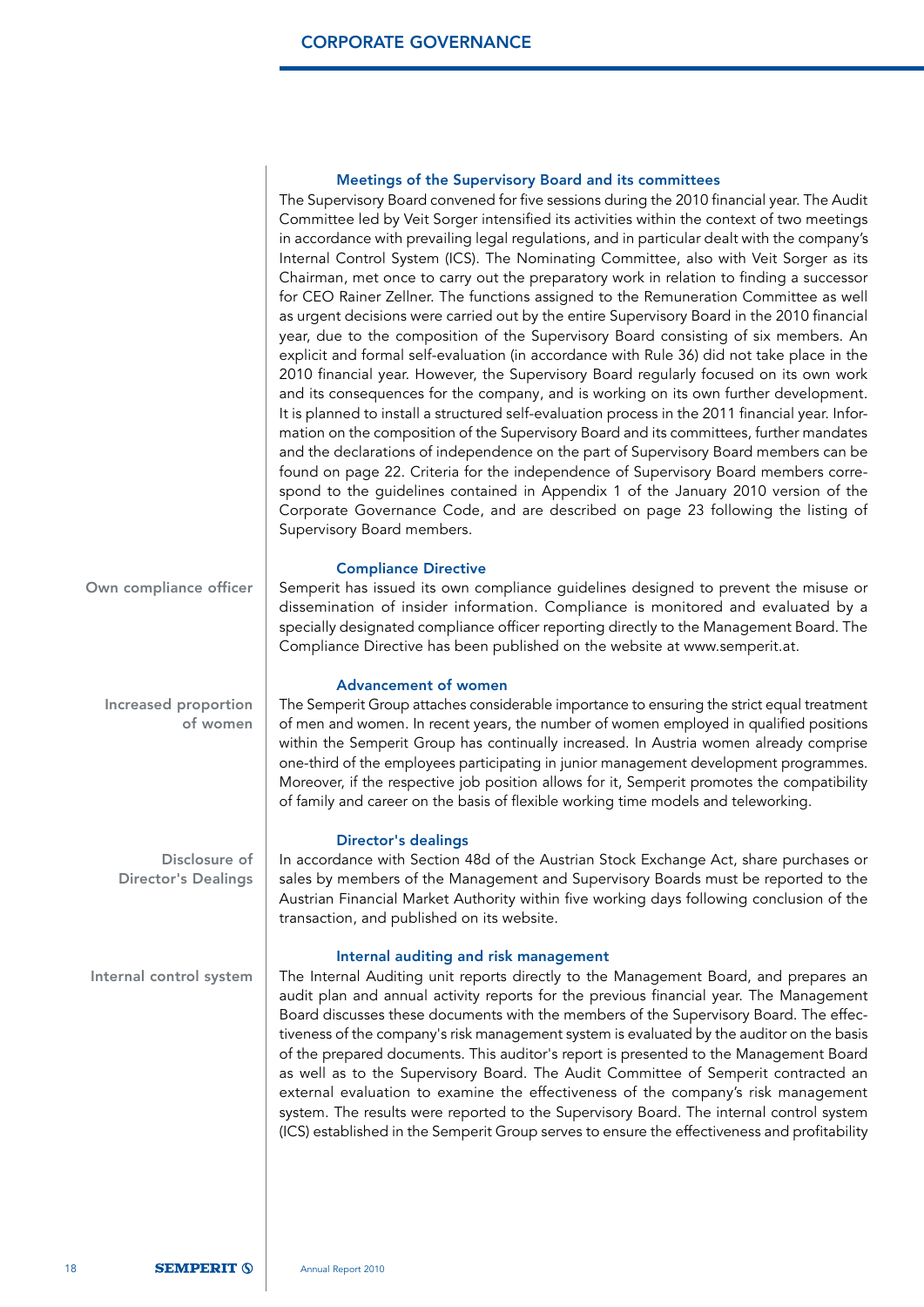of business operations, the integrity and reliability of financial reporting and adherence to important laws and regulations. It is being continually updated and expanded by the internal auditing unit and the related departments in the company as a means of supporting the early identification and ongoing monitoring of risk. In the 2010 financial year, the ICS was subject to an external evaluation, the results of which were reported to the Supervisory Board.

#### External evaluation

In accordance with Rule 62 of the Austrian Corporate Governance Code, Semperit has its compliance with the stipulations contained in the code and the accuracy of its public reporting evaluated by an external institution. The most recent evaluation carried out by KPMG at the beginning of 2011 did not discover any facts which are inconsistent with the declaration of the Management Board and Supervisory Board found in the Corporate Governance Report of the company with respect to its compliance with the C-Rules and R-Rules of the Austrian Corporate Governance Code.

Vienna, March 1, 2011

The Management Board

Chairman Deputy Chairman

Rainer Zellner Thomas Fahnemann ann ann an Richard Ehrenfeldner Richard Stralz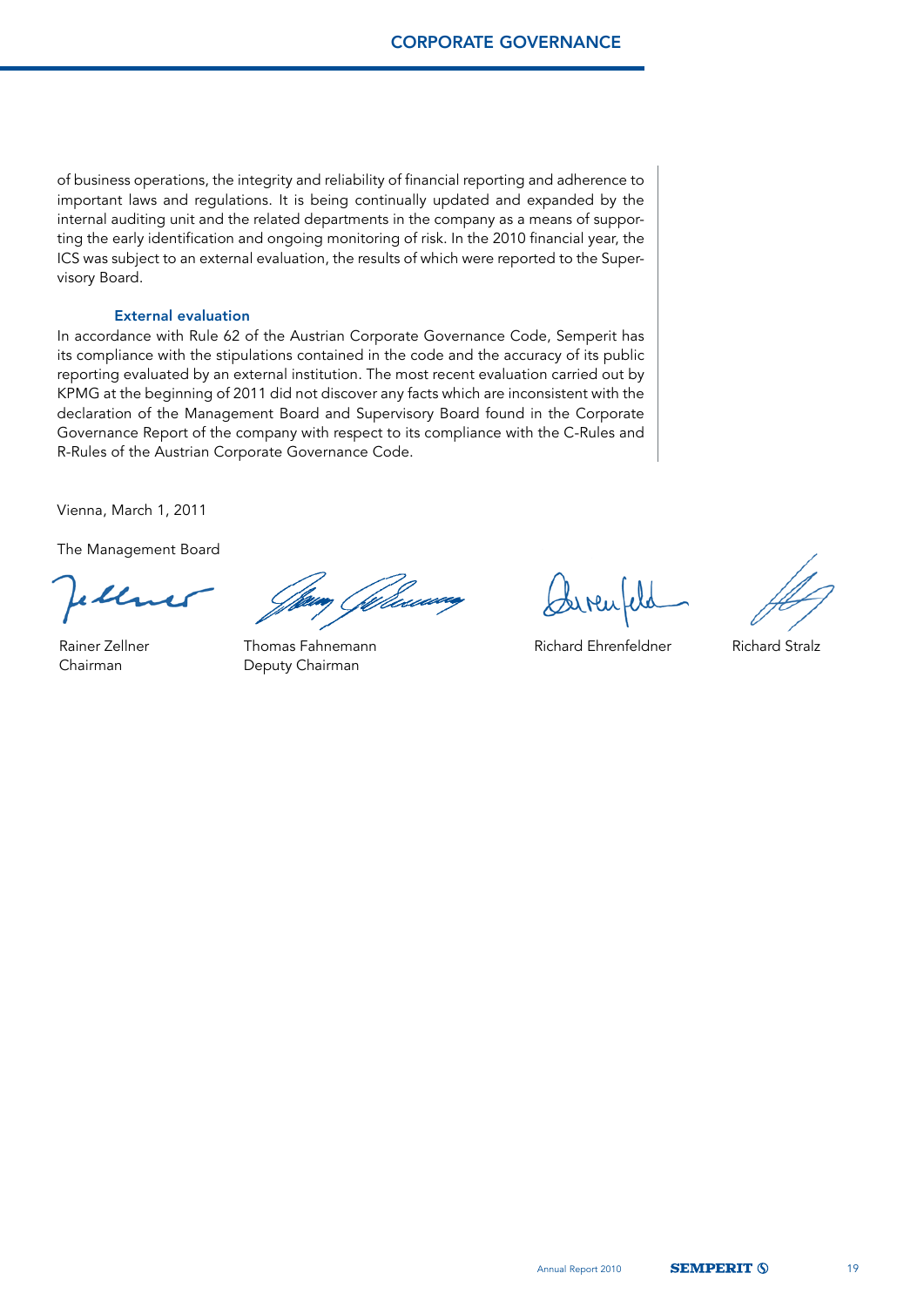Management Board



Richard Ehrenfeldner, Rainer Zellner, Thomas Fahnemann, Richard Stralz (from left to right)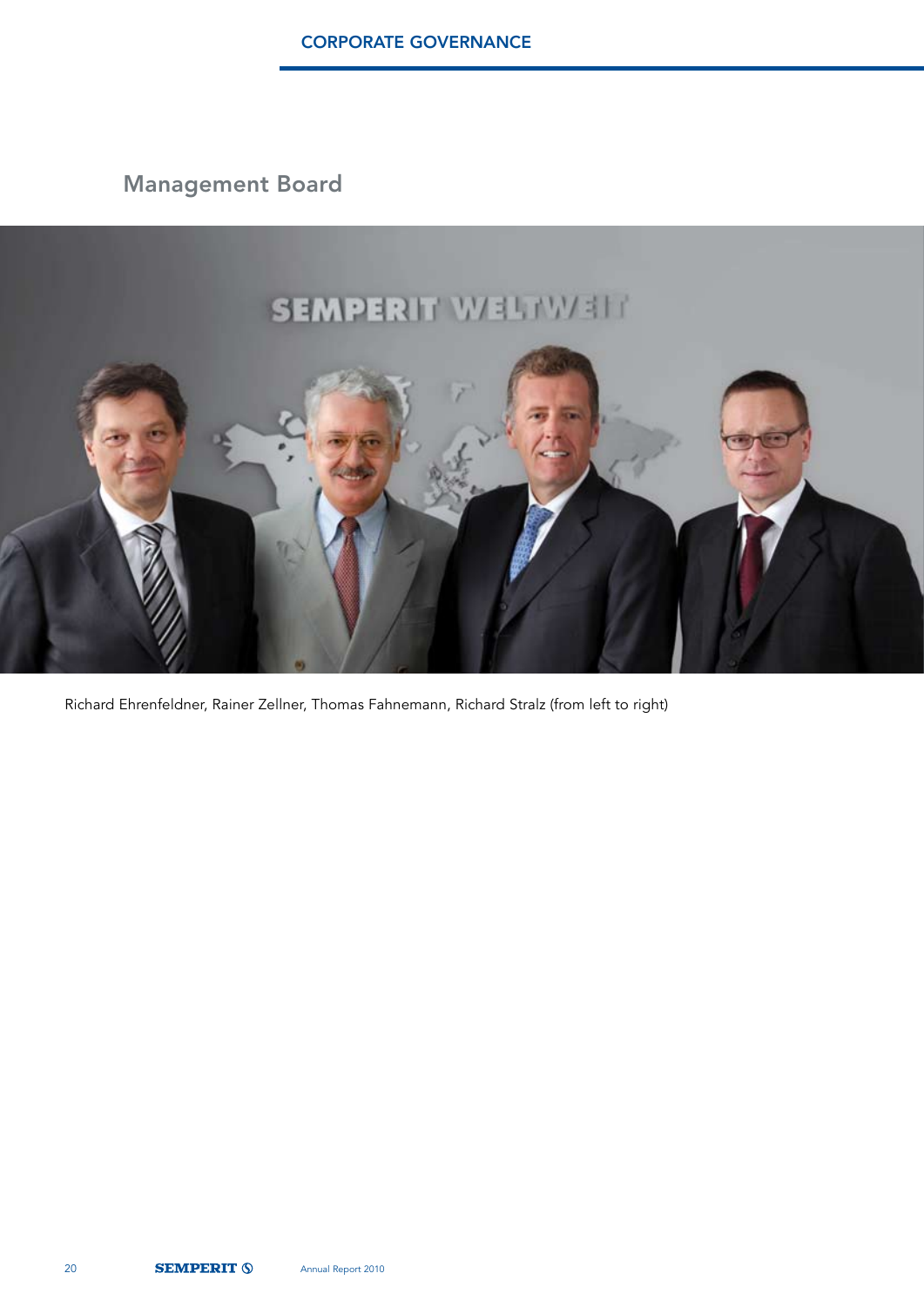# Management Board

|                                                   | Year of<br>birth | <b>First</b><br>appointed                            | End of current<br>term of office | <b>Responsibilities</b>                              | <b>Supervisory</b><br><b>Board positions</b><br>in other companies |
|---------------------------------------------------|------------------|------------------------------------------------------|----------------------------------|------------------------------------------------------|--------------------------------------------------------------------|
| Rainer Zellner <sup>1)</sup><br>Chairman          | 1947             | March 1, 1983<br>(Chairman since<br>October 1, 1989) | May 31, 2013                     | Finance, Law,<br>PR and IR, Technical<br>Engineering |                                                                    |
| Thomas Fahnemann <sup>2)</sup><br>Deputy Chairman | 1961             | December 1, 2010                                     | November 30, 2013                | Strategy, M&A,<br>Purchasing,<br>Human Resources     |                                                                    |
| <b>Richard Ehrenfeldner</b>                       | 1954             | October 1, 2001                                      | May 31, 2012                     | Production, Quality<br>Control, R&D                  |                                                                    |
| <b>Richard Stralz</b>                             | 1963             | June 1, 2004                                         | May 31, 2013                     | Marketing and Sales                                  |                                                                    |

<sup>1)</sup> Retirement from the Management Board at April 14, 2011.<br><sup>2)</sup> Appointment as Chairman of the Management Board planned for April 14, 2011.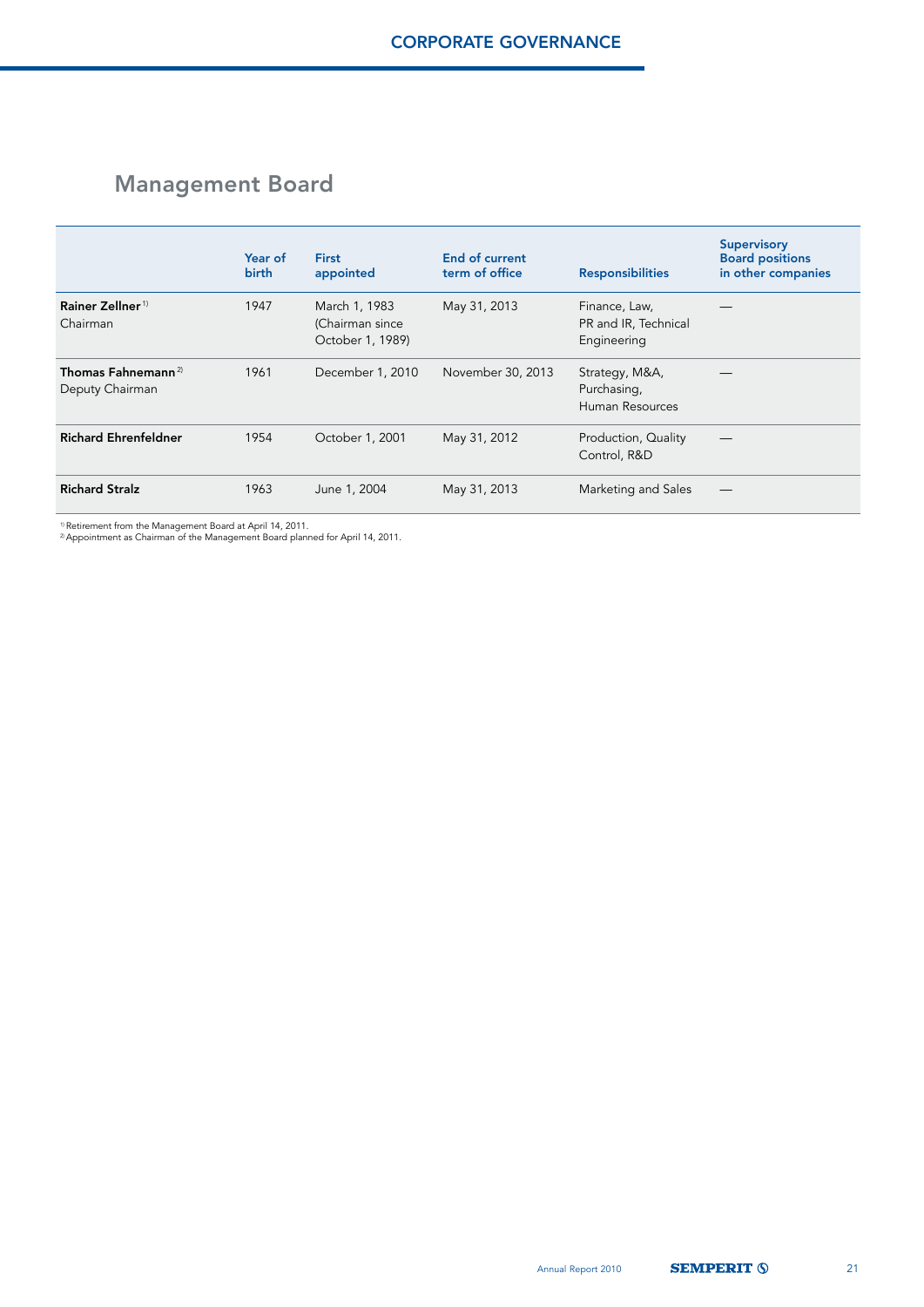# Supervisory Board

|                                                                                          | Year of<br>birth | <b>First</b><br>appointed | <b>End of current</b><br>term of office <sup>1)</sup>                               | <b>Supervisory Board positions</b><br>in other listed companies                                                     |
|------------------------------------------------------------------------------------------|------------------|---------------------------|-------------------------------------------------------------------------------------|---------------------------------------------------------------------------------------------------------------------|
| <b>Shareholder representatives</b>                                                       |                  |                           |                                                                                     |                                                                                                                     |
| Veit Sorger <sup>2) 3) 4) 5) 6) 7)</sup><br>Chairman                                     | 1942             | May 26, 2004              | Until the Annual General<br>Meeting (AGM) resolving<br>upon the 2011 financial year | Lenzing AG                                                                                                          |
| Michael Junghans <sup>2) 3) 4) 5) 6)</sup><br>Deputy Chairman<br>(until April 28, 2010)  | 1967             | April 28, 2010            | Until the AGM resolving<br>upon the 2012 financial year                             | Lenzing AG<br>Allgemeine Baugesellschaft - A. Porr AG                                                               |
| Winfried Braumann <sup>2) 3) 4) 5) 6)</sup><br>Deputy Chairman<br>(until April 28, 2010) | 1956             | May 20, 2008              | Until April 28, 2010                                                                |                                                                                                                     |
| Walter Lederer <sup>2)</sup>                                                             | 1961             | June 7, 2002              | Until the AGM resolving<br>upon the 2010 financial year                             | Lenzing AG<br>Allgemeine Baugesellschaft - A. Porr AG<br>UBM Realitätenentwicklung AG<br>Imperial Hotels Austria AG |
| Martin Payer <sup>2) 7)</sup>                                                            | 1978             | May 24, 2007              | Until the AGM resolving<br>upon the 2011 financial year                             | Lenzing AG                                                                                                          |
| Andreas Schmidradner <sup>2)</sup>                                                       | 1961             | May 20, 2008              | Until the AGM resolving<br>upon the 2012 financial year                             | Lenzing AG                                                                                                          |
| Anton Schneider <sup>2) 7)</sup>                                                         | 1951             | April 30, 2009            | Until the AGM resolving<br>upon the 2011 financial year                             | Linz Textil AG                                                                                                      |
| <b>Employee representatives</b>                                                          |                  |                           |                                                                                     |                                                                                                                     |
| Alexander Hollerer <sup>5) 6)</sup>                                                      | 1954             | July 1, 1998              |                                                                                     |                                                                                                                     |
| <b>Andreas Slama</b>                                                                     | 1966             | January 31, 2009 -        |                                                                                     |                                                                                                                     |
| Matthias Unkrig <sup>8)</sup>                                                            | 1968             | April 5, 2005             |                                                                                     |                                                                                                                     |

" One fifth of the members of the Supervisory Board automatically leave their positions every year at the end of the Annual General Meeting, pursuant to the Articles of Association.<br>य Have declared their independence vis

<sup>4)</sup> Remuneration Committee<br><sup>5)</sup> Audit Committee<br><sup>4)</sup> Nominating Committee<br><sup>7)</sup> No representation by a shareholder over 10% (Rule 54 of the Austrian Corporate Governance Code).<br><sup>7)</sup> No representation by a shareholder over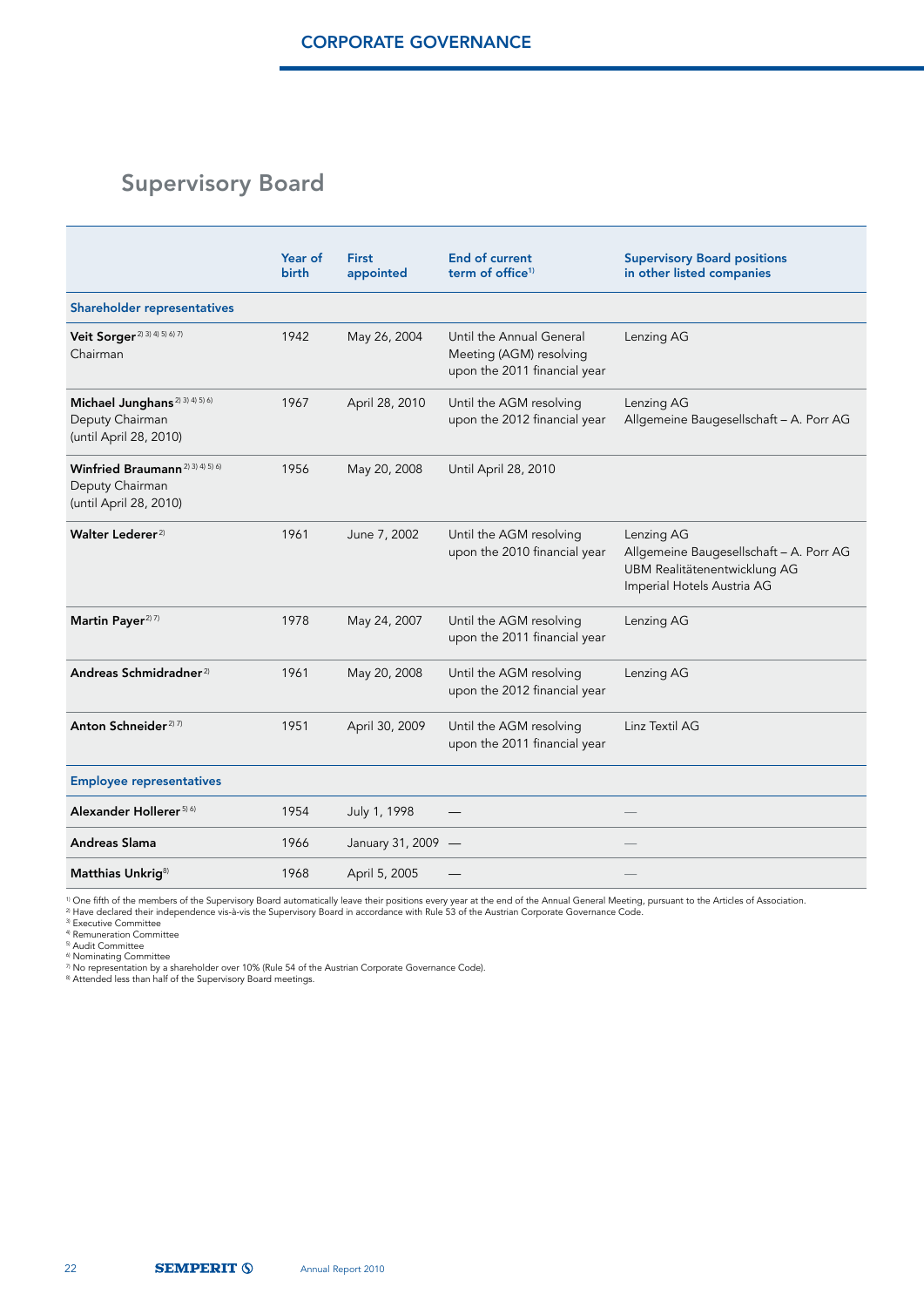#### Guidelines for the independence of Supervisory Board members

A member of the Supervisory Board shall be deemed independent if he/she has no business or personal relations with the company or its Management Board that would constitute a material conflict of interests, and thus could influence the member's behaviour.

In evaluating the independence of a Supervisory Board member, the Supervisory Board orients itself to the following guidelines:

- The Supervisory Board member shall not have served as a member of the Management Board or as a manager of the company or one of its subsidiaries in the past five years.
- The Supervisory Board member shall not maintain or have maintained in the past year any business relations with the company or one of its subsidiaries to an extent of significance for the Supervisory Board member. This shall also apply to relationships with companies in which the Supervisory Board member has a considerable economic interest. The approval of individual transactions by the Supervisory Board according to Sect. 95 (5) Stock Exchange Act does not automatically mean the person is qualified as not independent.
- The Supervisory Board member shall not have been auditor of the company or have owned a share in the auditing company or have worked there as an employee in the past three years.
- The Supervisory Board member shall not be a member of the Management Board of another company, in which a Management Board member of the company is a Supervisory Board member.
- The Supervisory Board member shall not be a close relative (direct offspring, spouse, partner, parent, uncle, aunt, sibling, niece, nephew) of a Management Board member or of persons in one of the aforementioned positions.